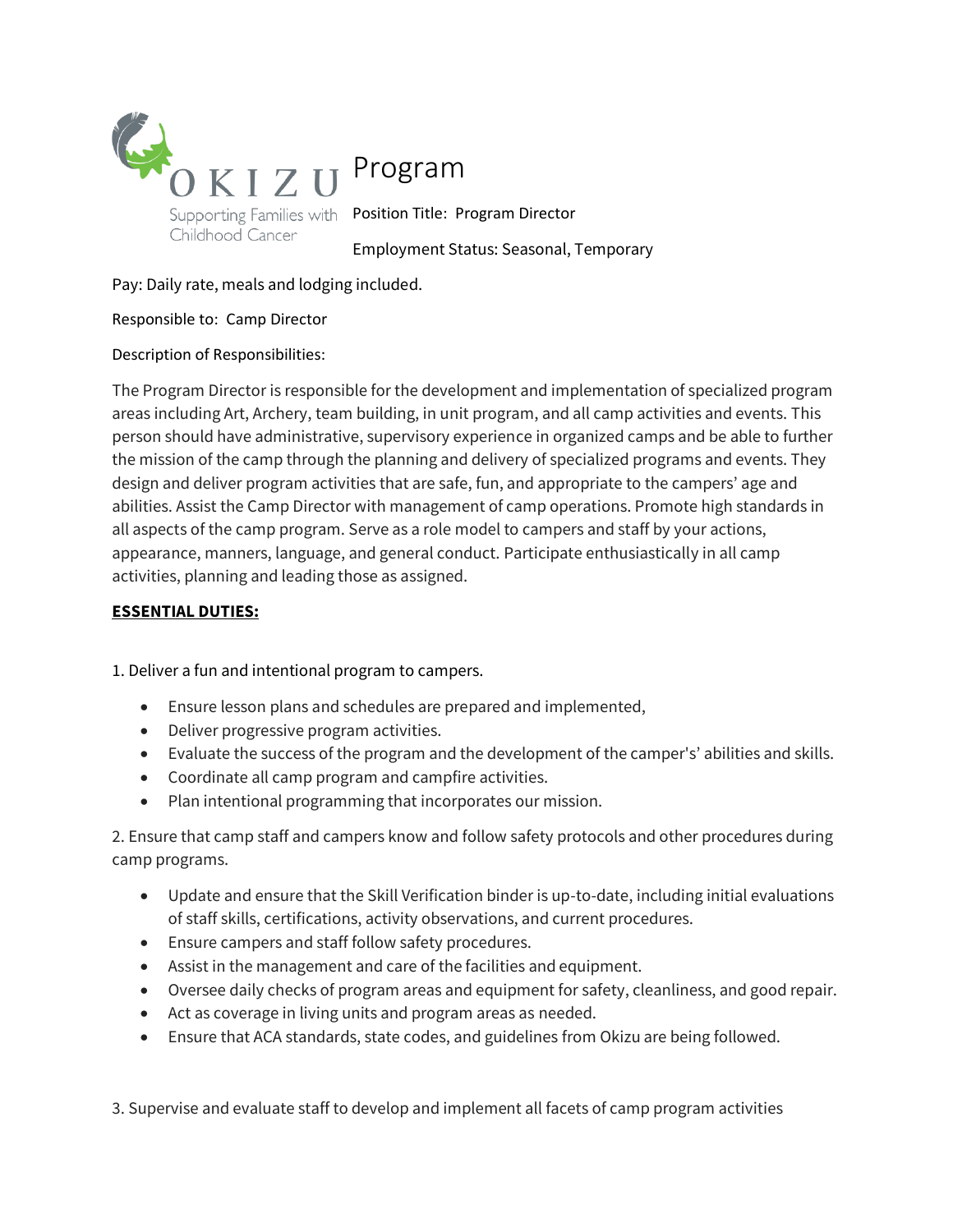- Regularly monitor work of staff.
- Provide feedback and guidance to staff.
- Provide recommendations and concerns to Camp Director regarding staff performance.

4. Participate as a member of the camp PULSE team to plan, direct, and supervise all camp operations.

- Work with staff to develop program curriculum, awards programs, and leadership programs.
- Submit a Program Director report at the end of the season.
- Maintain clear and positive written and verbal communication with all camp staff.
- Participate as a member of the camp staff team to supervise evening programs, special events, overnights, and other all-camp activities and camp functions.
- 5. Other duties as assigned.
- Assisting staff on site
- Maintenance upon request

### **JOB REQUIREMENTS:**

Required Experience:

- Previous experience in residential camping.
- Current certification in first aid and CPR.
- Prior experience in the development and delivery of recreational programs.
- Must submit health history record and examination completed by MD, RN, PA or NP form on first day of work.
- **Minimum age: 21 years**
- Minimum six weeks previous experience in a management or supervisory position at a program area. (Archery, Art, Ropes, Waterfront)
- Certification(s) and documented experience in at least 1 of the following program areas- - Archery
	- Waterfront (Lifeguard, Small Craft, etc)
	- Ropes Course
	- Art

#### **Knowledge, Skills, and Abilities:**

- Support the beliefs and principles of the Okizu organization.
- Knowledge and experience with Okizu camp program preferred.
- Training and experience in a variety of program activities offered at the camp.
- Ability to schedule and supervise staff.
- Desire and ability to work with children outdoors.
- Excellent oral and written communication skills.
- •